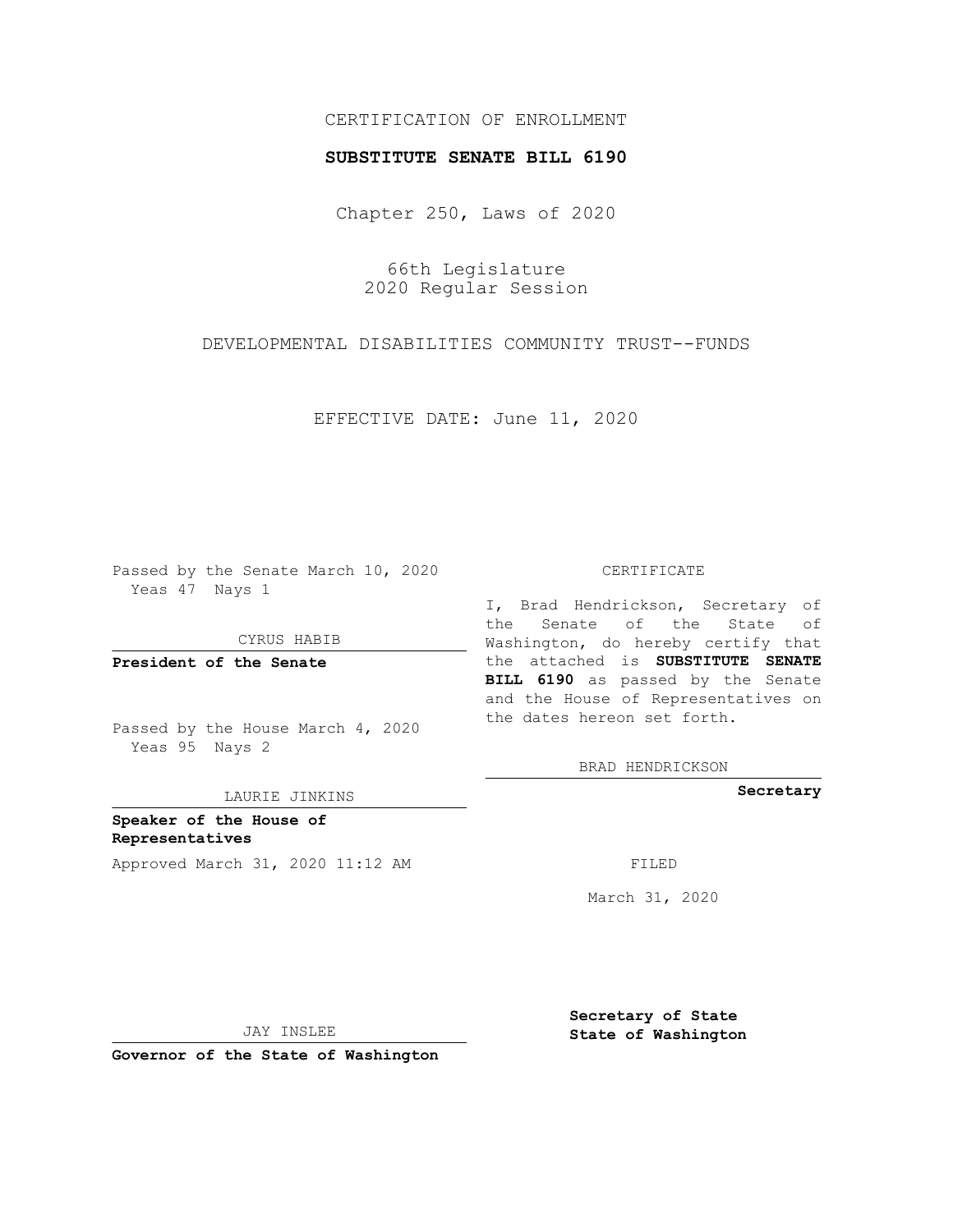## **SUBSTITUTE SENATE BILL 6190**

AS AMENDED BY THE HOUSE

Passed Legislature - 2020 Regular Session

# **State of Washington 66th Legislature 2020 Regular Session**

**By** Senate Health & Long Term Care (originally sponsored by Senators Braun, Keiser, and Kuderer)

READ FIRST TIME 01/28/20.

1 AN ACT Relating to preserving the developmental disabilities 2 community trust; and amending RCW 71A.20.170.

3 BE IT ENACTED BY THE LEGISLATURE OF THE STATE OF WASHINGTON:

4 **Sec. 1.** RCW 71A.20.170 and 2011 1st sp.s. c 30 s 12 are each 5 amended to read as follows:

6 (1) The developmental disabilities community ((trust)) services 7 account is created in the state treasury. ((All net proceeds from the 8 use of excess property identified in the 2002 joint legislative audit 9 and review committee capital study or other studies of the division 10 of developmental disabilities residential habilitation centers that 11 would not impact current residential habilitation center operations 12 must be deposited into the account.))

13 (2) ((Proceeds may come from the lease of the land, conservation 14 easements, sale of timber, or other activities short of sale of the 15 property, except as permitted under section 7 of this act.)) The 16 following revenues must be deposited in the account:

 (a) All net proceeds from leases or sales of real property, conservation easements, and sales of timber, from the state properties at the Fircrest residential habilitation center, the Lakeland Village residential habilitation center, the Rainier school, 21 and the Yakima Valley school. However, real property that is

p. 1 SSB 6190.SL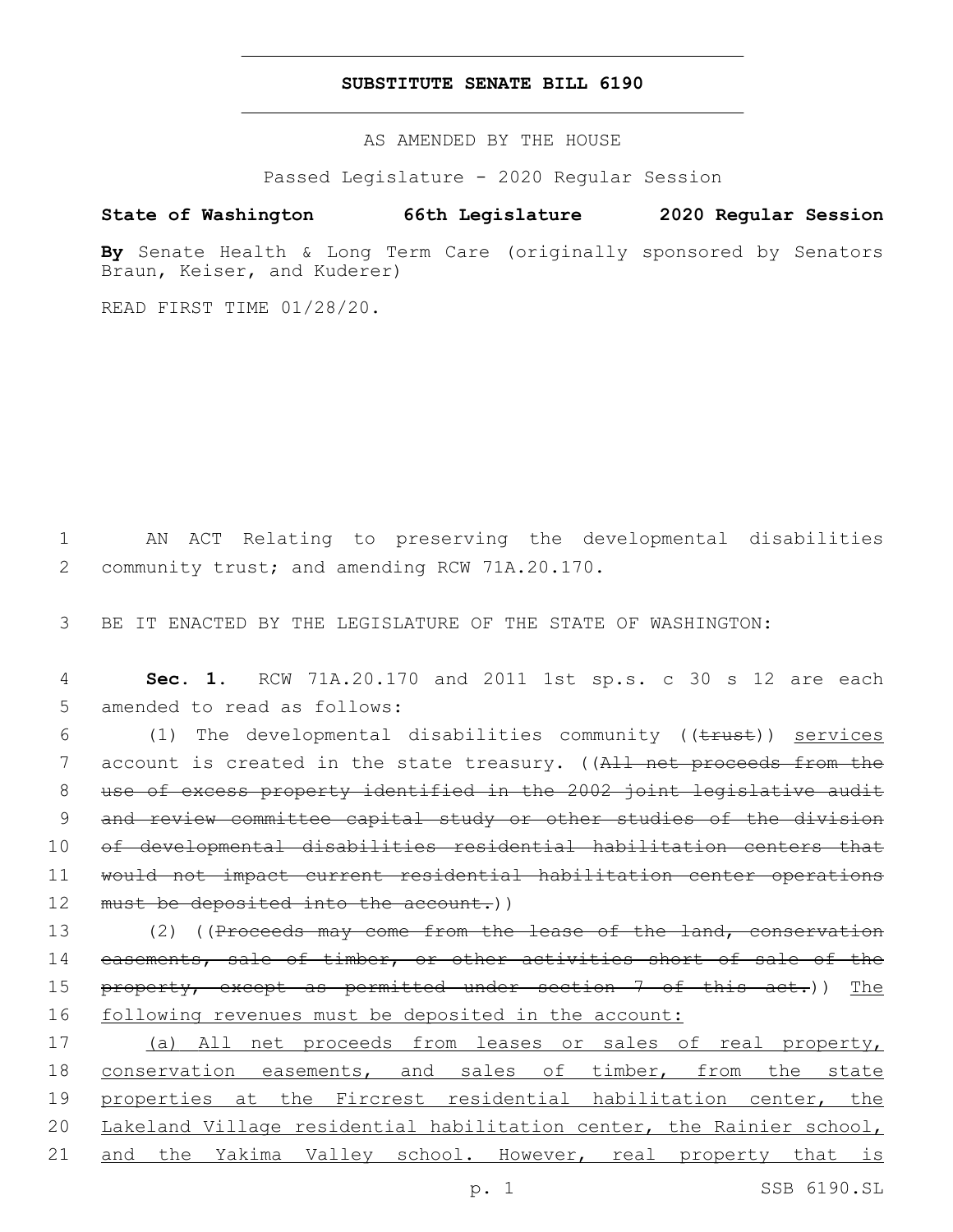determined by the department of social and health services to be 2 required for the operations of the residential habilitation centers is excluded from the real property that may be leased or sold for the 4 benefit of the account. In addition, real property owned by the charitable, educational, penal, and reformatory institutions trust, 6 and revenue therefrom, is excluded; and (b) Any other moneys appropriated or transferred to the account by the legislature. (3) (("Excess property" includes that portion of the property at Rainier school previously under the cognizance and control of Washington State University for use as a dairy/forage research 12 facility.)) Any sale, lease, or easement under this section must be 13 at fair market value. (4) ((Only investment income from the principal of the proceeds 15 deposited into the trust account may be spent from the account. For 16 purposes of this section, "investment income" includes lease payments, rent payments, or other periodic payments deposited into 18 the trust account. For purposes of this section, "principal" is the actual excess land from which proceeds are assigned to the trust 20 account.  $(21 \t {5})$ ) Moneys in the account may be spent only after appropriation. Expenditures from the account shall be used 23 exclusively ((to provide family support and/or employment/day services to eligible persons with developmental disabilities who can 25 be served by community-based developmental disability services. It is the intent of the legislature that the account should not be used to 27 replace, supplant, or reduce existing appropriations. 28 (6)) for: (a) Supports and services in a community setting to benefit eligible persons with intellectual and developmental disabilities; or (b) Investment expenses of the state investment board. (5) The department of social and health services must solicit recommendations from the Washington state developmental disabilities council regarding expenditure of moneys from the Dan Thompson memorial developmental disabilities community services account for supports and services in a community setting to benefit eligible

37 persons with developmental disabilities.

38 (6) Expenditures from the account must supplement, and may not 39 replace, supplant, or reduce current state expenditure levels for